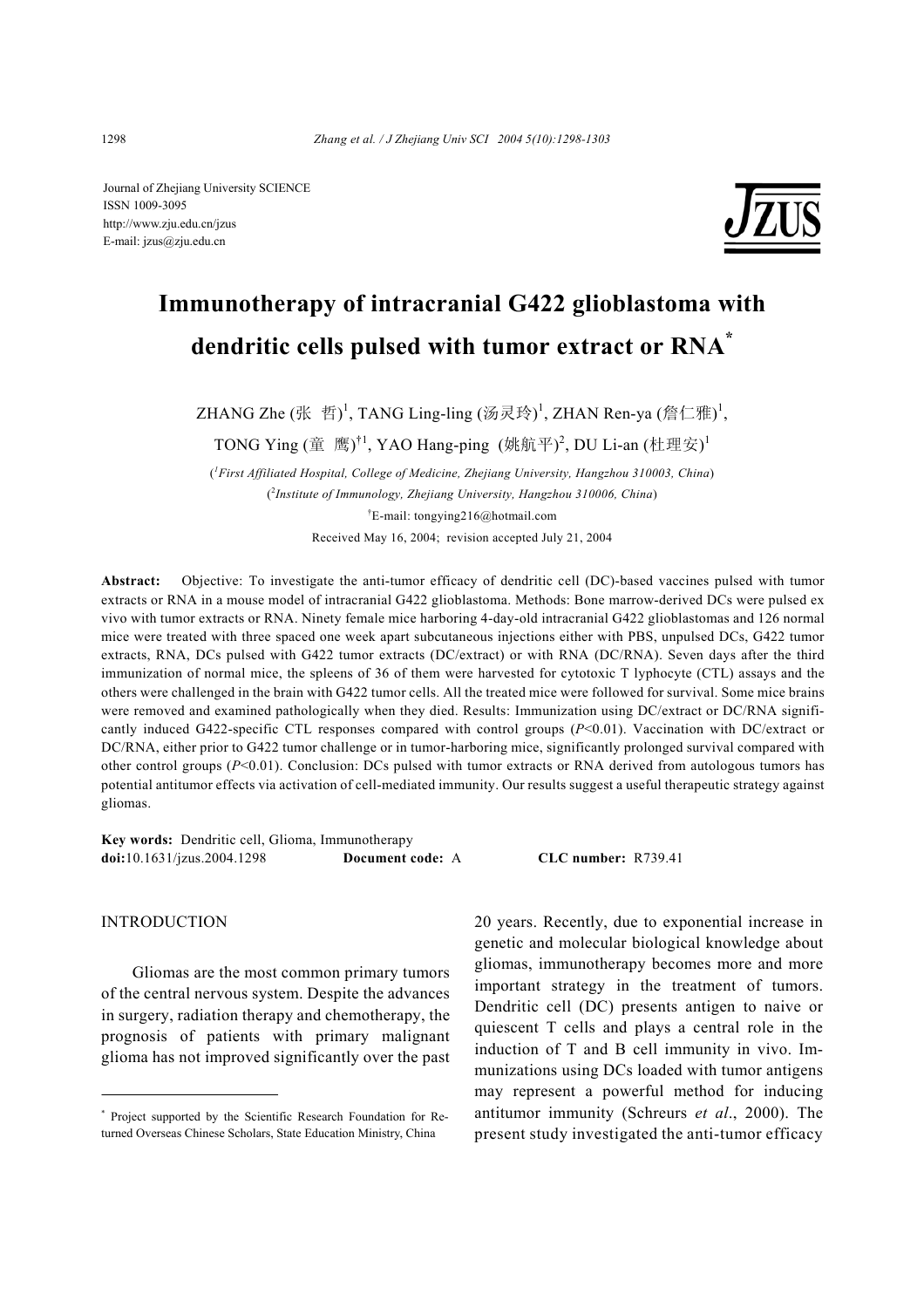of DCs-based vaccines pulsed with tumor extracts or RNA in a mouse model of intracranial G422 glioblastoma and to evaluate the feasibility of this active immunotherapy strategy for gliomas.

## MATERIALS AND METHODS

#### **Animal and cells**

Female Kuming mice (6−8 weeks, about 20 gram) were purchased from the animal center of Zhejiang Provincial Institute of Drug Control. G422 glioblastoma cells were purchased from the Institute of Neurosurgery of Beijing.

#### **Materials**

Trizol RNA isolation kit and RPMI-1640 were purchased from Gibro BRL, rmGM-CSF and rmIL-4 from R&D, mitomycin C from Sigma Co., FCS from Hyclone, and DOTAP from Roche Co., Anti-I-E<sup>k</sup>-FITC, anti-CD80-FITC and anti-CD86-FITC were purchased from PharMingen.

#### **Bone marrow-derived DCs**

Under sterile condition, bone marrow was flushed from their femurs and depleted of red cells with ammonium chloride. Cells were plated in 24-well culture plates  $(1 \times 10^{9} \text{ L}^{-1}, 3 \text{ ml/well})$  in RPMI-1640 medium supplemented with 20  $\mu$ g/L rmGM-CSF and 2 µg/L rmIL-4. On day 3 of culture, floating cells were gently removed, and fresh medium and rmGM-CSF and rmIL-4 were added. On day 6 of culture, nonadherent cells and loosedly adherent proliferating DC aggregates were collected and replaced in 100-mm Petri dishes  $(1\times10^{9}$ cells/L, 10 ml/dish). At day 7 of culture, nonadherent cells (DCs) were removed for analysis and immunizations. Prior to vaccination, the DC phenotype was confirmed by fluorescence analysis using the following fluorescein isothiocyanate  $(FITC)$  conjugated mAbs: CD80, CD86, I- $E<sup>K</sup>$ . Isotype-matched mAbs conjugated to FITC were used as negative controls. The concentration of DCs was adjusted to  $2 \times 10^{9} - 5 \times 10^{9}$  L<sup>-1</sup>.

## **DCs were pulsed with tumor extracts or tumor RNA**

Tumor extracts were obtained by sonicating tumor cells in Opti-MEM  $(2\times10^{10} \text{ cells/L})$  using a special ultrasonic cleaner. Tumor extracts (500 µl) and DOTAP (125 µg in 500 µl Opti-MEM) were mixed in a 12 mm×75 mm polystyrene tube at room temperature for 20 min. DCs were then added to the mixture and incubated at 37 °C for 4 hours; the concentration was adjusted to  $2 \times 10^9$  tumor extract-pulsed DCs/L PBS. Tumor RNA was extracted using Trizol RNA isolation kit according to the manufactures' specifications. Tumor RNA (25 µg in 250 µl Opti-MEM, 250 µl) and DOTAP (50  $\mu$ g in 250  $\mu$ l Opti-MEM, 250  $\mu$ l) were mixed in the 12 mm×75 mm polystyrene tube at room temperature for 20 min. DCs were then added to the mixture and incubated at 37 °C for 4 hours; the concentration was adjusted to  $2 \times 10^9$  tumor RNA-pulsed DCs/L PBS.

#### **Experimental protocols**

One-hundred and twenty-six female mice were treated with three spaced one week apart subcutaneous injections with different agents (100 µl/mouse, 21 mice/group ) at random. Group I: PBS; Group II: unpulsed DC  $(2\times10^5$  /mouse); Group III: tumor extracts  $(1\times10^6$  tumor cell extracts/mouse); Group IV: tumor RNA (2.5 µg/mouse); Group V (DC/extract): DC pulsed with tumor extracts  $(2\times10^5$  tumor extract-pulsed DCs/mouse); Group VI (DC/RNA): DCs pulsed with tumor RNA  $(2\times10^5$ tumor RNA-pulsed DCs/mouse). Groups I to IV were control groups. Seven days after the third immunization, spleens of 36 mice (6 mice/group) were harvested for cytotoxic T lyphocyte (CTL) assays and the other 90 mice (15 mice/group) were challenged in the brain with G422 tumor cells and were followed for survival. Another 90 female mice harboring 4-day-old intracranial G422 glioblastomas were also divided into six groups (15 mice/group) at random in terms of different subcutaneous injections as described above. These mice were also followed for survival.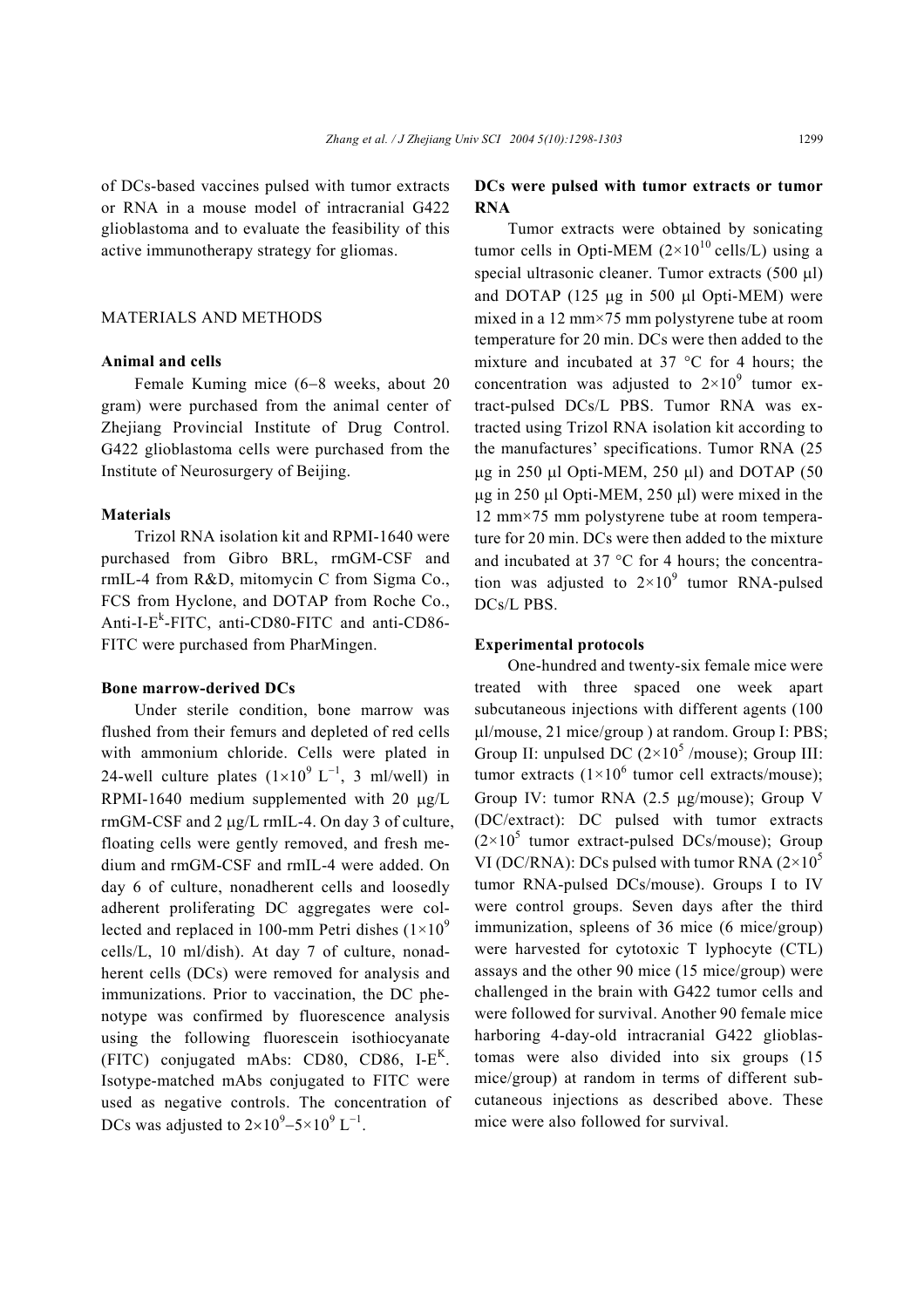#### **Intracranial G422 glioblastomas implantation**

Intracranial tumor implantation was performed by microinjector 2 mm anterior and 2 mm lateral to the junction of the sagittal to lambdoid suture. G422 tumor cells  $(1\times10^5, 5 \text{ µl})$  were injected into the deep area of the parietal lobe.

#### **Cytotoxicity assay**

Splenocytes were obtained from immunized mice and after restimulation in vitro, incubated at  $37^{\circ}$ C with 5% CO<sub>2</sub> for 5 days vitro with mitomycin C-treated G422 cells. Cytotoxic activity was tested against G422 cells. Lactic dehydrogenase assay was used to evaluate the activity of CTL. The cytotoxicity was calculated using the following formula: [(experimental release−background release)/ (maximum release−background release)]×100.

#### **Histopathological examinations of tumors**

Some brains from mice in different treatment groups were removed soon after death for histopathological examination with hematoxylin and eosin staining.

#### **Statistical analysis**

Survival estimates and median survivals were determined using the Kaplan and Merier method. The activity of CTL cytotoxicity was compared using the method of Student-Newman-Keuls. Statistical significance was set at the level of *P*<0.05.

## RESULTS

#### **Bone marrow-derived DC phenotype**

Prior to vaccination, the phenotype of DCs was confirmed. As shown in Fig.1, DCs demonstrated increased expression compared with isotype controls of CD80, CD86, I-Ek.

## **DC/extract or DC/RNA induced tumor-specific CTL**

As shown in Fig.2, G422-specific CTL responses were significantly higher after immunization with DC/extract or DC/RNA compared with immunization with DCs pulsed with controls  $(P<0.01)$ .



**Fig.1 Characterization of cell surface molecule expressions in DCs.** The filled region represents DCs staining with FITC-conjugated CD80 (a), CD86 (b) and I- $E^{k}$  (c). Isotype-matched mAbs conjugated to FITC were used as negative controls



**Fig.2 Vaccination with bone marrow-derived DCs pulsed with tumor extracts or tumor RNA induced**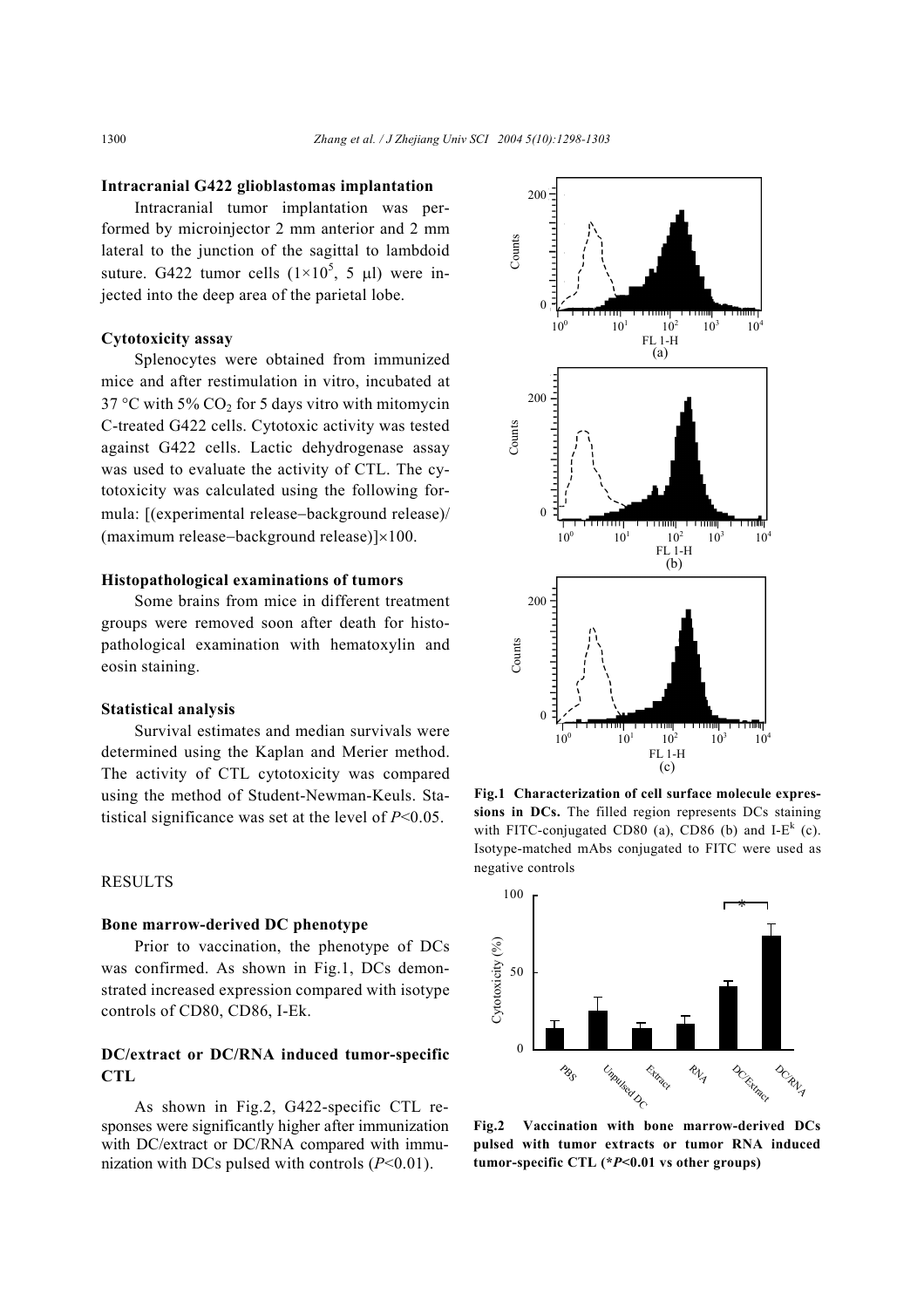## **DC/extract or DC/RNA prolonged survival of mice with G422 tumor challenge in brain after immunization**

As shown in Fig.3, no mouse in the control groups, immunized using PBS, unpulsed DC, tumor extracts or RNA, survived for more than 30 days, and the survival time were  $21.40\pm0.87$ ,  $23.33\pm1.18$ , 23.27±0.52 and 21.40±0.91 days, respectively. In contrast, significantly prolonged survival was observed in DC/extract (32.67±2.13 days) and DC/RNA (35.47±2.91 days) groups compared with other control groups (*P*<0.01), with 53.33% and 60.00% mice surviving for more than 30 days, respectively.

## **DC/extract or DC/RNA prolonged survivals of mice bearing intracranial G422 tumor**

As shown in Fig.4, mice treated with PBS, unpulsed DCs, tumor extracts or RNA survived for 17.00±0.76, 17.67±0.80, 16.93±0.90 and 17.53±0.69 days, respectively. In contrast, mice in DC/extract or DC/RNA groups had a significantly longer survival time of 22.00±1.27 and 24.20±1.94 days compared with other control mice  $(P<0.01)$ . 40.00% in DC/extract group and 46.67% in DC/RNA groups survived for 25 days whereas none of the control mice survived for 25 days.

## **DC/extract or DC/RNA did not induce demonstrable allergic encephalitis**

Vaccination with DC/extract or DC/RNA induced large areas of hemorrhage and necrosis with associated severe inflammatory infiltration in brain tissue compared with other control groups. Outside the peritumoral regions, the brain parenchyma appeared histologically normal. No allergic encephalitis was found in the brain tissue.

#### **DISCUSSION**

It has long been recognized that patients harboring malignant gliomas exhibit depressed cellular immune responses compared with healthy individuals (Parney *et al*., 2000). Although gliomas may contain immunogenic antigens, glioma cells are known to be poor antigen presenters to the immune system, in part because of down-regulation of B7 co-stimulatory molecules required for direct tumor cell activation of T cells and secretion of immunosuppressive cytokines such as TGF-β. Professional antigen-presenting cells (APCs) are needed to efficiently internalize, process, and present gliomas antigens to T cells and then to induce antitumor immune response against gliomas. DCs are bone marrow-derived cells similar to monocyte/macrophages that function as the most potent APCs for priming T cells in vivo and vitro. DCs are attractive candidates for innovative gliomas immunotherapy by virtue of their ability to function as powerful APCs and elicit potent antitumor cytotoxic immune responses (Yamanaka *et al*., 2003a; Fecci *et al*., 2003).

Successful brain tumor immunotherapy with DCs has been reported in several animal models.



**Fig.3 Prolonged survival of mice with G422 tumor challenge in CNS after immunization using DCs with tumor extracts or tumor RNA (***P***<0.01)**



**Fig.4 Prolonged survival of mice bearing intracranial G422 glioblastomas and treated using DCs with either tumor extracts or tumor RNA (***P***<0.01)**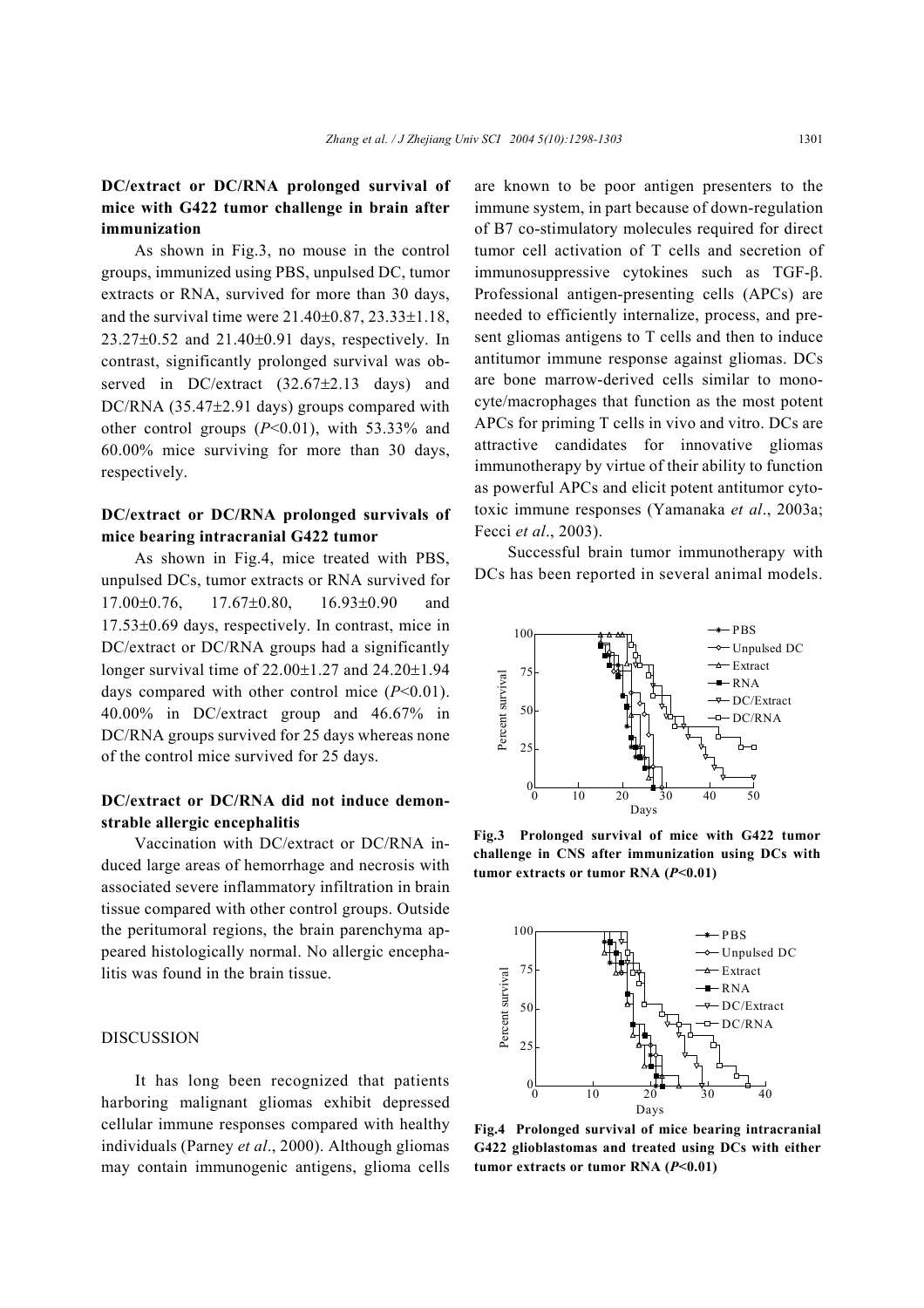Mice with intracranial C3 tumors treated with DCs pulsed with the tumor-specific peptide E7 showed long term survival. It indicated a pivotal role of specific  $CDS<sup>+</sup>$  T-cell responses in mediating the anti-tumor effect (Okada *et al*., 1998). In a murine melanoma model, immunization with DCs mixed with tumor-specific peptide resulted in an antigen-specific immunological response and long-lasting antitumor immunity against intracerebral tumors (Heimberger *et al*., 2002). Due to the advent of monoclonal antibody technology, it has been suggested that there are few true tumor-specific antigens. Therefore without a relatively specific tumor-associated antigen identified for human gliomas, targeting a single tumor-specific peptide may not be entirely realistic in the clinical setting. Furthermore, it has been suggested that an optimum host antitumor T-cell response against certain cancers may require a broad spectrum of epitopes rather than responses restricted to a single tumor-associated determinant. Vaccination with syngeneic DC pulsed with acid-eluted peptides derived from autologous tumors prolonged survival for rats harboring preestablished intracranial 9L gliosarcomas through enhancing  $CD8<sup>+</sup>$  cell infiltration into the tumors and induction of 9L-specific cytotoxic T lymphocytes (Liau *et al*., 1999). Vaccination with tumor homogenate also protects against syngenic intracerebral glioma (Heimberger *et al*., 2000). The advantages of vaccinating with total tumor-derived material such as acid-eluted peptides, tumor extracts, tumor homogenate, or RNA, are that the identity of the tumor antigen need not be known and that the presence of multiple tumor antigens reduces the risk of antigen-negative escape mutants (Vierboom *et al*., 1997). In these cases, the vaccine contains multiple antigens, increasing the probability of inducing immunity relative to one associated antigen. Vaccination with unfractionated tumor-derived antigens, such as extracts or homogenate may lead to potentially disastrous consequences such as autoimmune encephalitis, which may limit the use of such vaccine. A potential advantage of using RNA rather than protein or peptides as source of unfractionated tumor antigen is

that sufficient amount of antigen can be generated from very small amounts of tumor tissue using PCR amplification techniques. Moreover, if autoimmunity becomes a problem, subtractive hybridization can reduce the contribution of non tumor-specific antigens (Boczkowski *et al*., 1996).

T cell-mediated immunity specifically recognizes foreign antigens. CTL can acquire cytolytic potential to lyse infected cells or tumor cells. Induction of a primary CTL response is one of the most stringent tests of antitumor immunity (Liau *et al*., 1999). In the present study, animals treated with DCs pulsed with either G422 tumor extracts or tumor RNA showed significantly increased primary anti-tumor CTL response in vitro, suggesting the ability of DCs pulsed with either G422 tumor extracts or tumor RNA to express a specific tumor antigen and induce immune response against intracranial tumors. Our in vivo studies showed that treatment of tumor-bearing mice with DCs pulsed with either G422 tumor extracts or tumor RNA led to a dramatic reduction in the mortality rate, indicating that DCs vaccine is capable of inducing antitumor response against syngenic murine gliomas within the immunologically privileged brain and CNS may not be an absolute barrier to DC-based immunotherapy. Moreover, DC-based immunization can lead to immuniologic memory with protection against subsequent tumor challenge. The fact that DC-cured mice are protected from future tumor rechallenge is suggestive of an anti-tumor memory which is a specific and long lasting immune-mediated response. DC therapy proved to be safe in both animal models and clinical trials (Yamanaka *et al*., 2003b). No serious side effects and no evidence of autoimmune toxicity occurred. More complete evaluation needs further studies, but these initial results appear promising. The future success of clinical trials will depend on the optimization and standardizing of procedures for DC generation, loading, and administration.

In conclusion, DCs pulsed with tumor extracts or RNA derived from autologous tumors represent a promising approach to the immunotherapy of gliomas, which can specifically activate antitumor T cells and lead to significantly prolonged survival